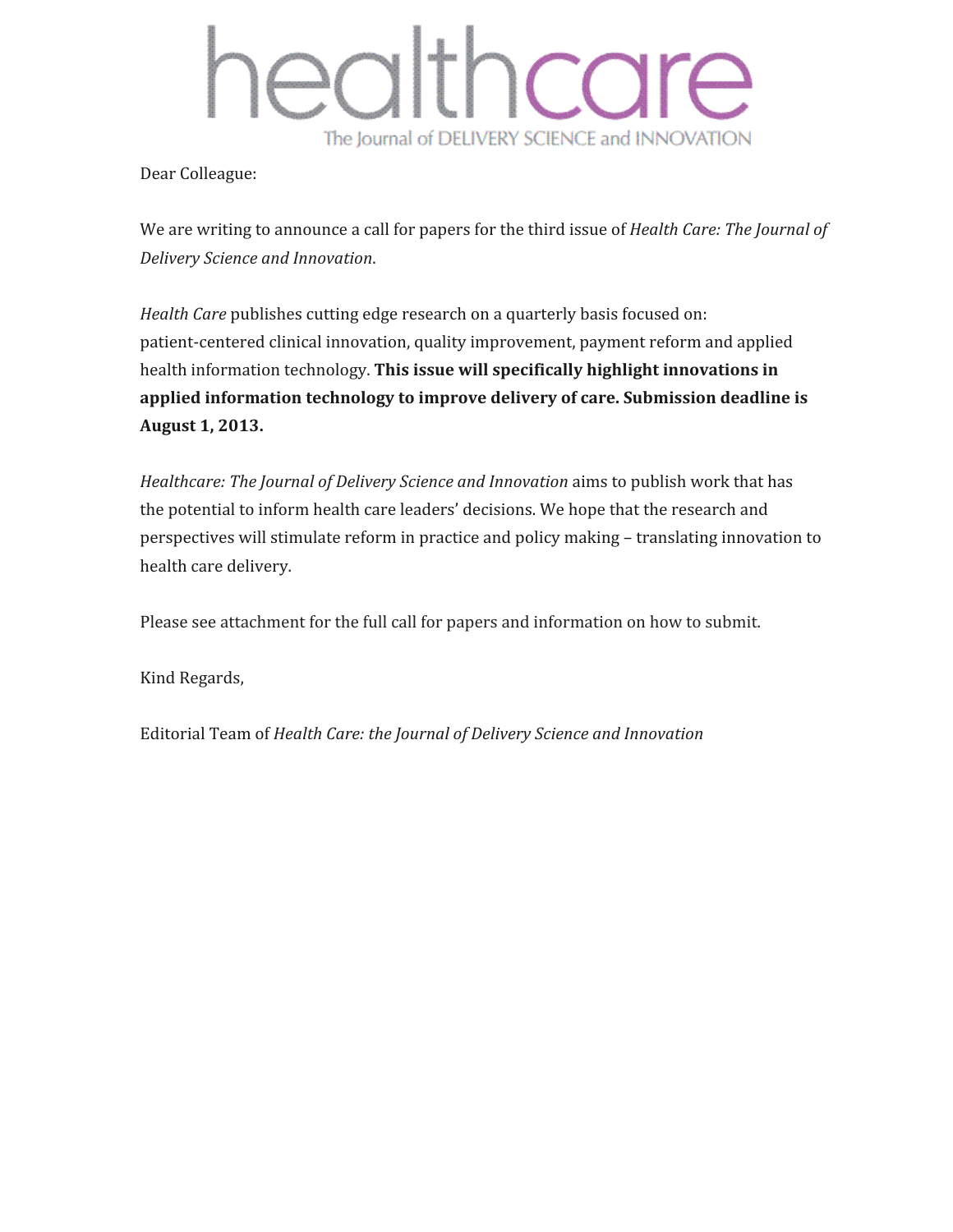

### *Call for Papers – Applied Health Information Technology Issue*

**Submission deadline: August 1, 2013**

The 2009 Health Information Technology for Economic and Clinical Health (HITECH) Act stimulated discussion, innovation and substantially increased adoption of health IT amongst health care professionals. The potential for Health IT to improve health outcomes, engagement of patients and families in care, the quality of care delivered, and transitions of care across health care settings remains great.

We invite submissions to the third issue of *Health Care* that highlight innovative applications of information technology that significantly impact patient care and improve outcomes on population levels. Potential topics in this issue include, but are not limited to:

- Measuring the costs and benefits of health information technology
- Understanding the relationship between health information technology and health system organization.
- Evaluating the meaningful use of health IT
- Participation in and consequences of health information exchanges
- Using information technology to improve the quality, efficiency, or cost-effectiveness of care
- Population health IT
- Developing consumer-based health IT (e.g. mobile applications, internet-based tools, personal health records, etc.)
- Evaluation of novel health IT tools across a variety of domains and clinical settings
- Insights from medical informatics
- Advanced use of analytics for improved care delivery

We are also interested in other topics in health IT that have a direct impact on health systems and their providers. We welcome submissions of original research, perspectives, case studies, and review articles. Please see our Guide for [Authors](http://www.google.com/url?q=http%3A%2F%2Fwww.elsevier.com%2Fjournals%2Fhealthcare-the-journal-of-delivery-science-and-innovation%2F2213-0764%2Fguide-for-authors&sa=D&sntz=1&usg=AFQjCNHZwVzib0F5-p85eO-Zq2wXVEEokA) for more information on article types and submission requirements.